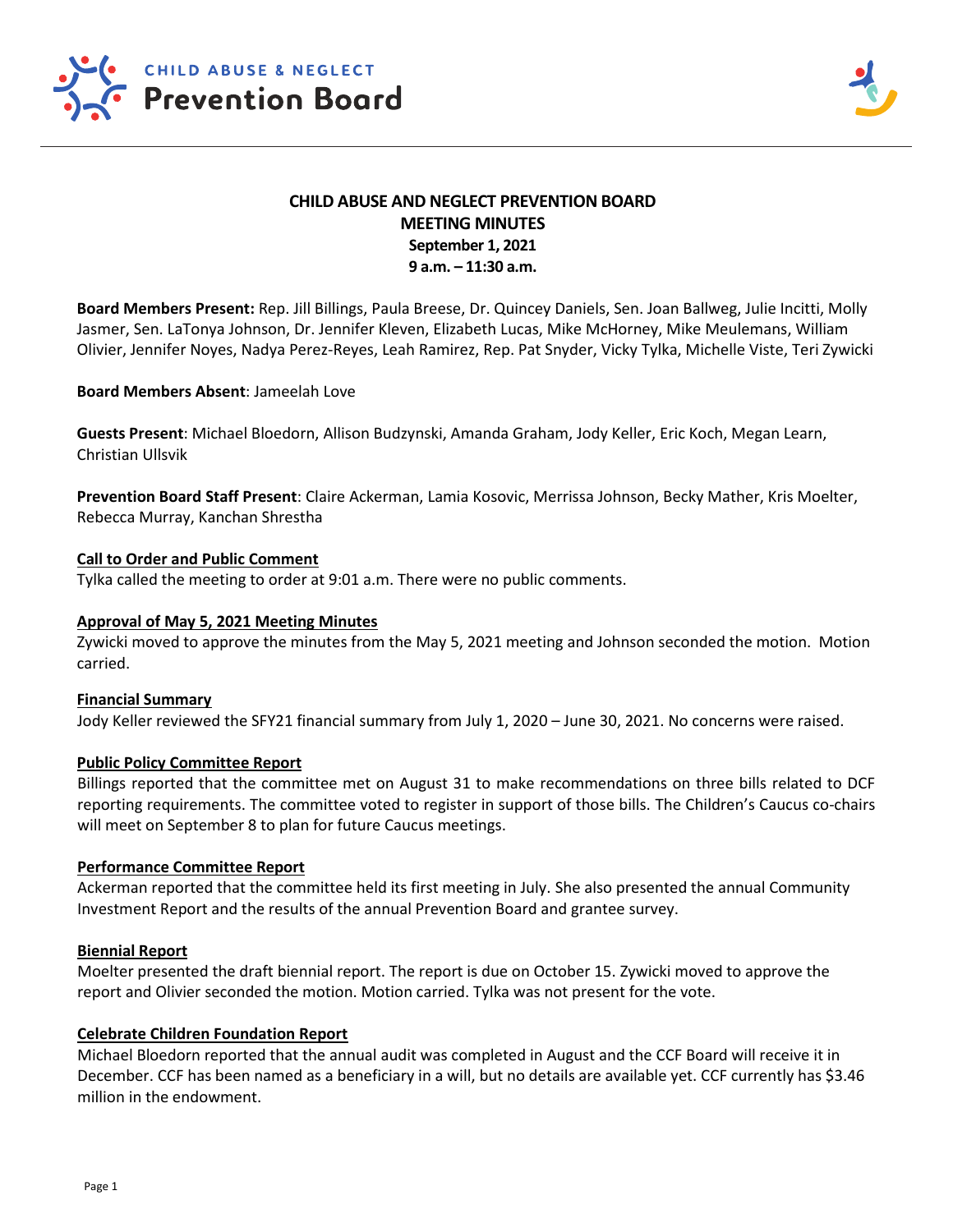

# **SFY22 Grants Update**

Murray reported on the following SFY22 grants.

- **SFY22 Interagency agreement: UW Board of Regents – UW Population Health Institute** to provide a process evaluation for the FRC Infrastructure project.
- **FRC Network (first co-hort).** The grantees are:

| Applicant/Agency                             | Service Area              |  |
|----------------------------------------------|---------------------------|--|
| <b>Burnett County Family Resource Center</b> | <b>Burnett</b>            |  |
| Children's Hospital (Western Region)         | Jackson, Trempealeau      |  |
| Family & Childcare Resources of NEW          | Brown, Oconto, Shawano    |  |
| Family Connections of SW Wisconsin           | Grant, Lafayette          |  |
| Family Resource Center, Inc.                 | Eau Claire                |  |
| Family Resource Center St. Croix Valley      | Pierce, Polk, St. Croix   |  |
| FRC of Sheboygan County                      | Sheboygan                 |  |
| <b>Northwest Connection Family Resources</b> | Sawyer, Washburn          |  |
| The Parenting Network                        | Milwaukee                 |  |
| The Parenting Place                          | La Crosse, Monroe, Vernon |  |

• **Family Support Emergency Funds.** Eight grants, totaling \$150,000, have been awarded. The recipient agencies are:

| Applicant/Agency                             | Service Area                  | CS, SC    | Amount   |
|----------------------------------------------|-------------------------------|-----------|----------|
| Children's Hospital (Western Region)         | Jackson, Trempealeau          | CS, SC    | \$20,000 |
| Family & Childcare Resources of NEW          | Brown, Door, Oconto, Shawano  | CS, SC    | \$20,000 |
| FRC of Sheboygan County                      | Sheboygan                     | CS, SC    | \$20,000 |
| Kenosha County Division of Children and      |                               | <b>CS</b> | \$10,000 |
| <b>Family Services-Prevention Services</b>   |                               |           |          |
| <b>Network</b>                               | Kenosha                       |           |          |
| Lakeland Family Resource Center, Inc.        | Baron, Burnett, Douglas, Rusk | CS, SC    | \$20,000 |
| <b>Northwest Connection Family Resources</b> | Sawyer, Washburn              | CS, SC    | \$20,000 |
| Stockbridge Munsee Indian Child Welfare      | Stockbridge Munsee Tribe      | CS.       | \$20,000 |
| <b>Parenting Place</b>                       | LaCrosse, Monroe              | CS, SC    | \$20,000 |

# **SFY22 Competitive Funding Letter of Intent Approvals**

Moelter presented the results from the independent reviewers for the following grants:

- **53206 Initiative Family Resource Navigator.** Olivier moved to approve sending a funding letter of intent to the Milwaukee Center for Children and Youth and Kleven seconded the motion. Motion carried.
- **Tribal Child Maltreatment Primary Prevention Grant.** Lucas moved to approved sending a funding letter of intent to the Bad River Band of Lake Superior Tribe of Chippewa Indians and the Menominee Indian Tribe of Wisconsin and Olivier seconded the motion. Motion carried. Olivier moved to send a funding